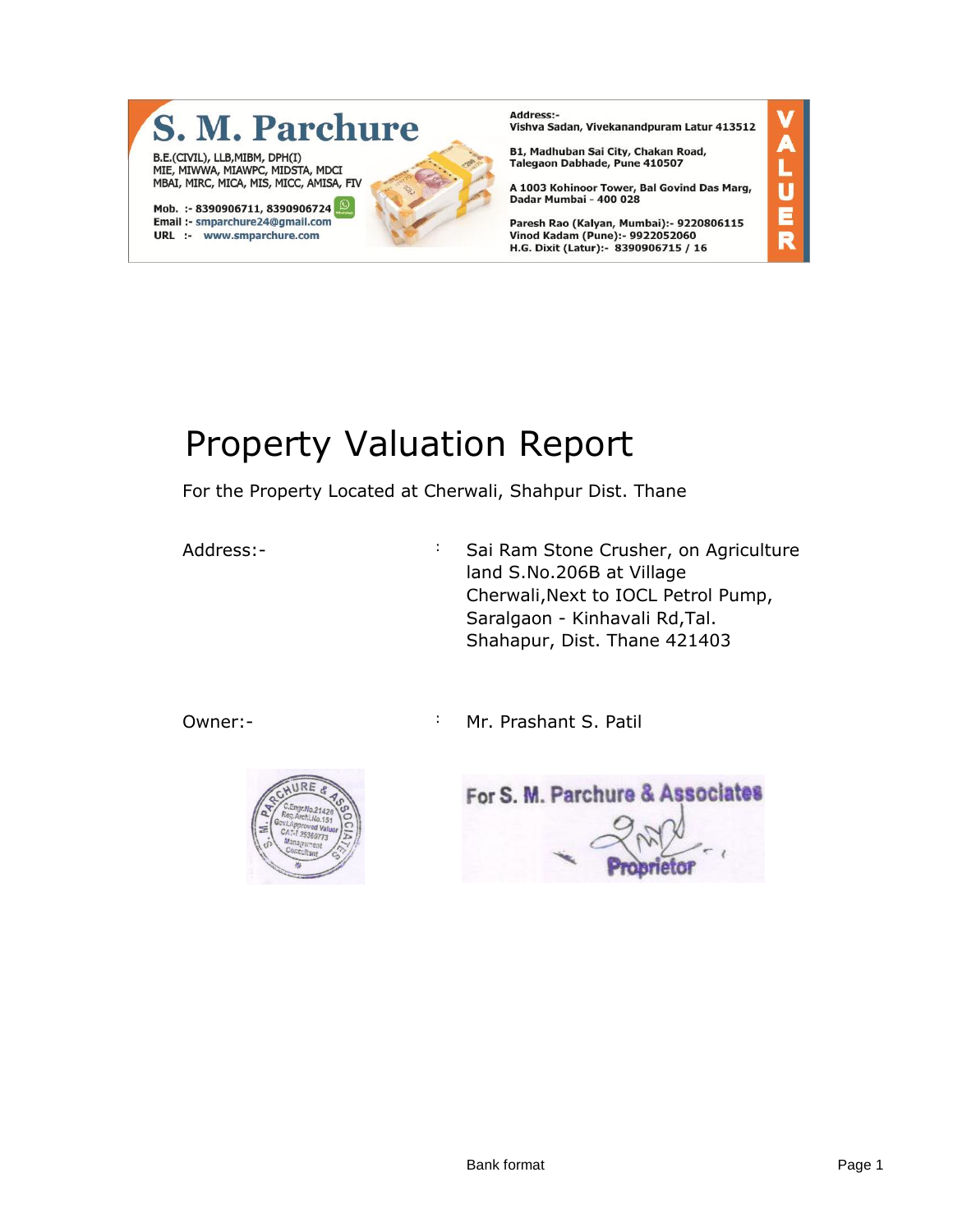# **VALUATION REPORT**

| Sr.No. Particulars                                                                     |                | <b>Detals</b>                                                                                                                                                            |
|----------------------------------------------------------------------------------------|----------------|--------------------------------------------------------------------------------------------------------------------------------------------------------------------------|
| 1 Name of the Applicant/s                                                              |                | Mr. Prashant S. Patil                                                                                                                                                    |
| 2 Name of the Owner/s as per<br>documents                                              |                | -do-                                                                                                                                                                     |
| 3 Address of the property being<br>appraised as per site                               |                | Sai Ram Stone Crusher, on Agriculture land<br>S.No.206B at Village Cherwali, Next to IOCL Petrol<br>Pump, Saralgaon - Kinhavali Rd, Tal. Shahapur,<br>Dist. Thane 421403 |
| 4 Address of the property being<br>appraised as per documents                          |                | -do-                                                                                                                                                                     |
| 5 Address of the property being<br>appraised as per request of Branch<br>Staff Mr/Mrs. |                | -do-                                                                                                                                                                     |
| 6 Branch staff present at the site along $\vert$ :<br>with date of Appraisal           |                | Hon.'ble Loan Officer                                                                                                                                                    |
| 7 Purpose of Valuation                                                                 | $\blacksquare$ | Valuation for Bank Loan purpose-Loan Against<br>Property                                                                                                                 |

#### **General Details**

| Sr.No. Particulars                  | <b>Detals</b>                                      |
|-------------------------------------|----------------------------------------------------|
| 8 Type of Property                  | Stone Quarry - Land Building and Machinery         |
| 9 Location/Zone                     | Village Cherwali, Saralgaon - Kinhavali Rd, Tal.   |
|                                     | Shahapur, Dist. Thane                              |
| 10 Zone No.                         | 4                                                  |
| 11 Type of Locality                 | Agriculture cum Residential                        |
| 12 Neighbourhood                    | Agriculture cum Residential                        |
| 13 Occupation Status                | Occupied by owner                                  |
| 14 Occupied by                      | Owner                                              |
| 15 Relationship of Occupant with    | Not applicable                                     |
| property owner                      |                                                    |
| 16 Date of Occupancy Certificate    | Not produced to me                                 |
| 17 Property Usage                   | Stone Quarry - Land Building and Machinery         |
| 18 Location of Plot                 | Village Cherwali, Saralgaon - Kinhavali Rd, Tal.   |
|                                     | Shahapur, Dist, Thane                              |
| 19 Proximity of Civic Amenities(km) | Civic Amenities are available within 2 to 3 km     |
| 20 Property Documents               | Seen                                               |
| 21 Plan sanctioned by               | Plan is not sanctioned by any authority. However,  |
|                                     | All the structures are temporary structures        |
|                                     |                                                    |
| 22 Brief Description of Property    | Stone Quarry - Land Building and Machinery         |
| 23 Landmark                         | Next to IOCL Petrol Pump, Saralgaon - Kinhavali Rd |
|                                     |                                                    |

# **Specific Details of the Property**

| Sr.No. Particulars                      | <b>Detals</b> |
|-----------------------------------------|---------------|
| 24 Number of Floors in the building     | single        |
| 25 Location on Floor                    | Ground        |
| 26 Saleable Built-up Area(Sq.ft.)       | 2548.80       |
| 27 Carpet area (sq.ft.) Office          | 360.00        |
| 28 Carpet area (sq.ft.) Labour quarters | 1464.00       |
|                                         |               |
| 29 Carpet area sqft at Meter Room,      | 300.00        |
| Store and DG shed                       |               |
| 30 Total carpet area sgft               | 2124.00       |
| 31 Years of Completion (Approx.)        | 2011          |
| 32 Age of Property (Years)              | 8             |
| 33 Estimate future life of the Property | 47            |
| $(in \text{ years})$ 55 yrs- 8 age      |               |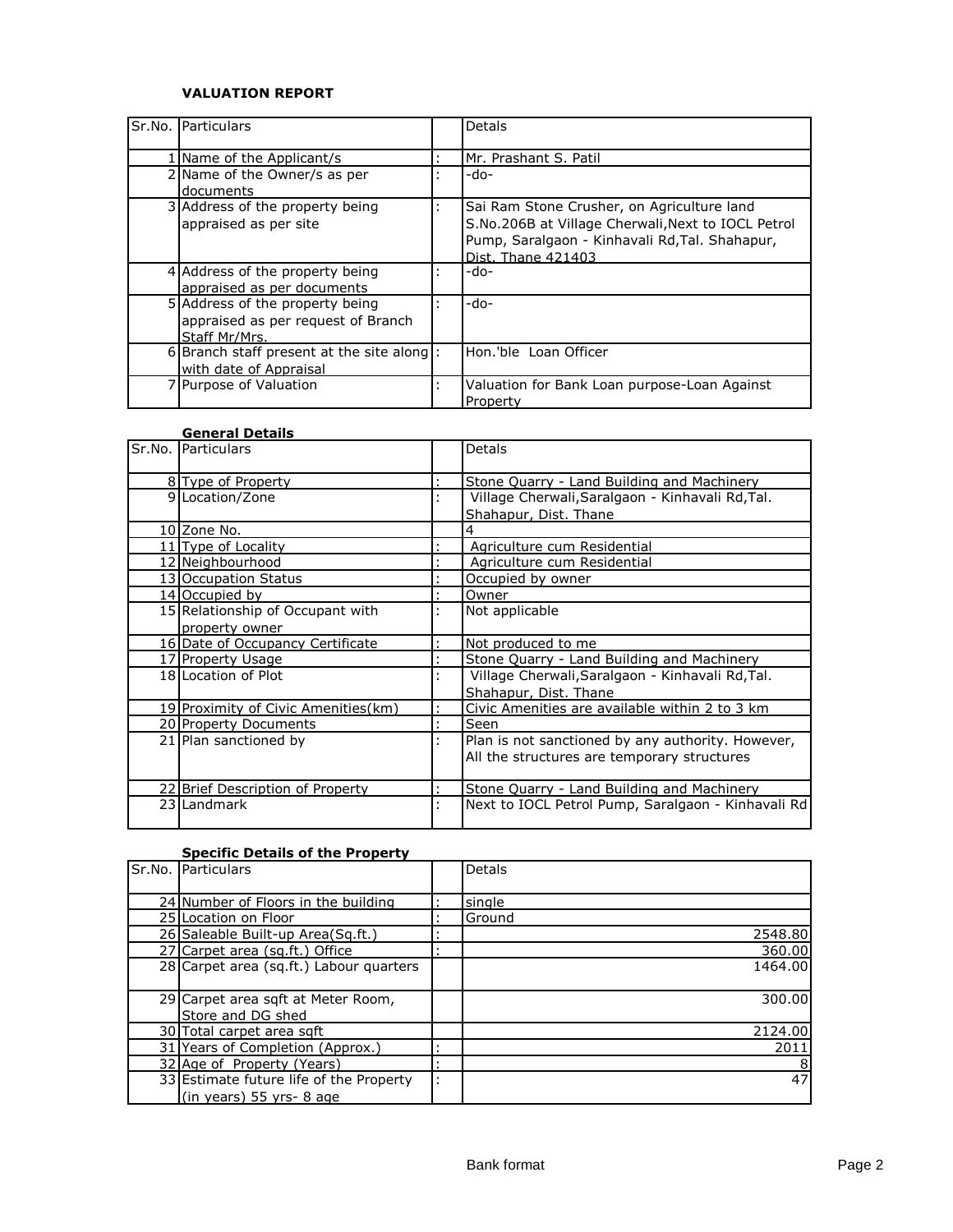# **Details of work completed/Finished**

| 34 Internal (Flooring, Wood-work,<br>Modular Kitchen, Bathroom Fittings,<br>Door Window, Wall Finishes Etc.) | Cement coba flooring, wooden Flush Door, AC<br>sheet roofing, Alluminium and MS flush Window,<br>Cement Plaster |
|--------------------------------------------------------------------------------------------------------------|-----------------------------------------------------------------------------------------------------------------|
| 35 Extrenal (Elevation, Finishes Etc.)                                                                       | Cement Plaster                                                                                                  |
| 36 Level of Maintenance                                                                                      | Good                                                                                                            |
| 37 Whether Electrical connection<br>obtained                                                                 | Yes                                                                                                             |
| 38 Whether Water connection obtained                                                                         | <b>Yes</b>                                                                                                      |
| 39 Whether Lift is installed and is<br>Operative                                                             | Lift is Not Available                                                                                           |

### **Details of work incomplete**

| l Particulars  | <b>Detals</b>  |
|----------------|----------------|
| Not Applicable | Not Applicable |

# **Boundaries**

|      | As per document                  | Actual                       |
|------|----------------------------------|------------------------------|
|      | North S.No. 197 and 204          | Hill and open land           |
| East | S.No. 209 and 203                | lopen land                   |
| West | Boundry of Village Kinhavali and | lopen land                   |
|      | S.No.206                         |                              |
|      | South S. No. 215                 | lopen land and Entrance Road |

#### **Calculation of Fair Market Value**

| Sr.No. Particulars                      |    | <b>Details</b>      |
|-----------------------------------------|----|---------------------|
| 40 Land Area (sq.ft.)                   |    | 419640.00           |
| 41 Saleable Built-up Area (Sq.Ft.)      |    | 2548.80             |
| 42 Carpet area (sq.ft.)                 |    | 2124.00             |
| 43 Permissible Area (Built-up or        |    | Temporary Structure |
| permissible which ever is lesser)       |    |                     |
| $Sa$ . Ft.)                             |    |                     |
| 44 Current Fair Market Rate of land in  |    | 55                  |
| the locality (INR)                      |    |                     |
| 45 Applicable Rate of Land (Rs. Per sq  | ÷  | 127.61              |
| ft) <b>eASR</b>                         |    |                     |
| 46 Current Fair Market Value of Land    |    | 23,080,200          |
| (Rs.)                                   |    |                     |
| 47 Value of Land share for subject      |    | 53,550,260          |
| property (Rs. Per sq ft) based on       |    |                     |
| eASR                                    |    |                     |
| 48 Applicable Fair market Rate of       |    | 385                 |
| <b>Construction</b> (INR per sq ft)     |    |                     |
| considering factual state               |    |                     |
| 49 Value of Construction (For Actual    |    | 982,309             |
| Area) (INR)                             |    |                     |
| 50 Value of Construction (For           |    | 982,309             |
| Permissible Area) (INR)                 |    |                     |
| 51 Composite Rate per Sq ft (In case of | Ŀ. | <b>NA</b>           |
| shop) (INR per sq ft)                   |    |                     |
| 52 Ready Reckoner Rate-                 | ł. | 482                 |
| <b>Const.</b> = $6776*85\%*90\%/10.76$  |    |                     |
| 53 Value of Construction based on       | ÷  | 1,227,887           |
| eASR                                    |    |                     |
| 54 Fair Market Value of Property        | ÷  | 834,963             |
| (INR)- after depreciation               |    |                     |
| 55 Cost of Development of land/plot :   |    | 500,000             |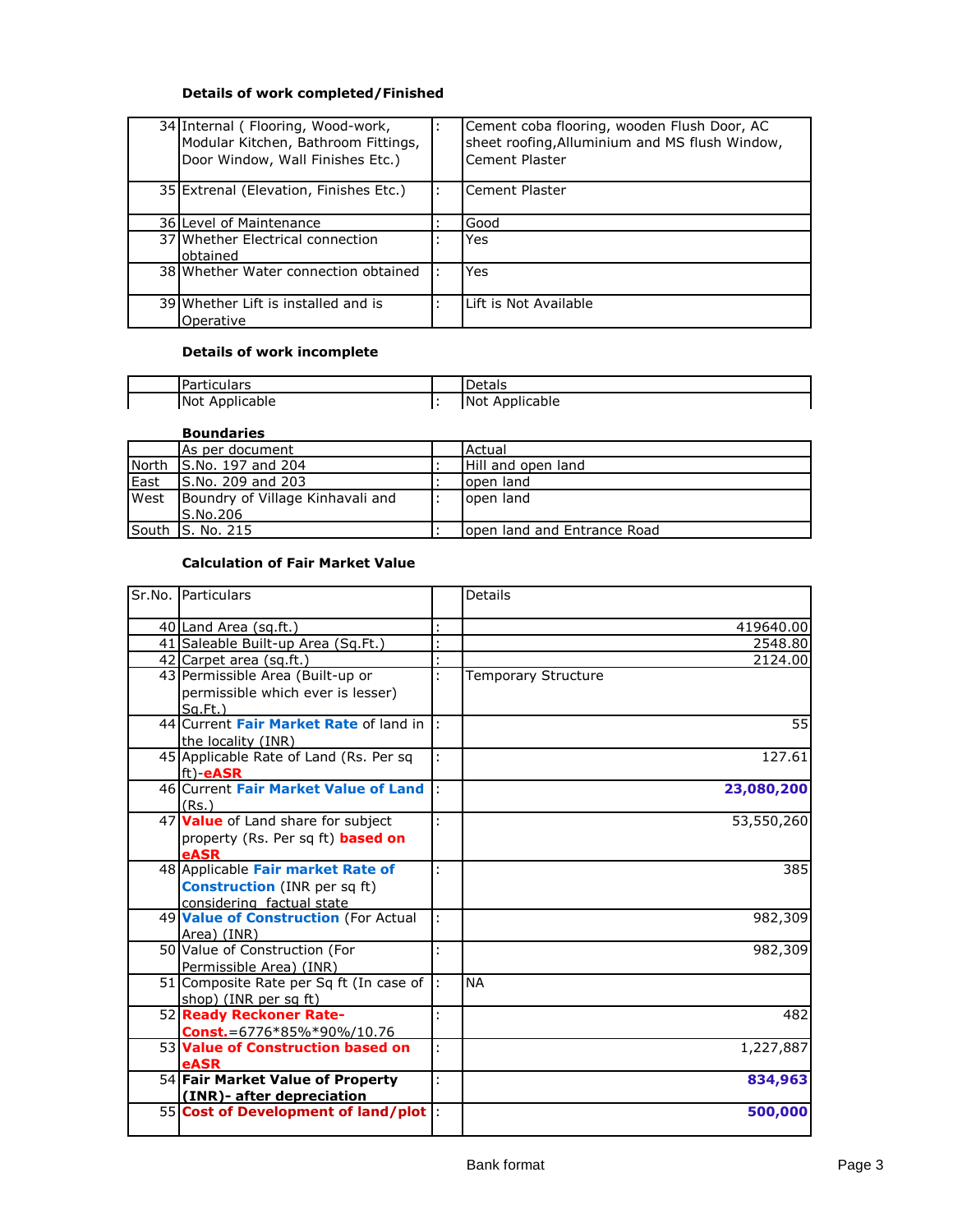|        | 56 Value of Amenities (INR)                    |   | Not applicable |
|--------|------------------------------------------------|---|----------------|
|        | 57 Fair Market Value with Amenities            |   | 834,963        |
|        | (INR)                                          |   |                |
| Sr.No. | Particulars                                    |   | Details        |
|        | 58 Realizable Value of Property (INR)          |   | 751,467        |
|        | 59 Realizable Value of Amenities (INR)         | ÷ | Not applicable |
|        | 60 Realizable Value with Amenities (INR)       |   | 751,467        |
|        | 61 Distress Market Value of Property<br>(INR)  |   | 584,474        |
|        | 62 Distress Market Value of Amenities<br>(INR) | ÷ | Not applicable |
|        | 63 Distress Value with Amenities (INR)         | ÷ | 584,474        |

| Special notes      | Docs attached- Advantages & disadvantages of<br>property & Market rates are aptly considered.<br>Legal ownership documents need to verify.                                                                    |
|--------------------|---------------------------------------------------------------------------------------------------------------------------------------------------------------------------------------------------------------|
| Additional Remarks | Property construction plan is not Approved by<br>any authority, There are Temporary Structures<br>and the Land is part of the total land occupied<br>by owner which is lease for stone quarry                 |
| eASR               | eASR is 6,776/sqm i.e. 63/sqft @85% for depre<br>hence 535 and next 90% for captioned property<br>hence final eASR say Rs.482/sgft. However<br>Construction FMV applicable is safely presumed<br>@Rs.385/sqft |

We are enclosing herewith following documents supportive to our basis of our valuation.

1. Ready Reckoner Rate of the Respective Area

2. Latest Sale value of Agreement from local Register Office of that respective area

3. Market Rate of the respective area.

### **Disclaimer:**

**Declaration :** The report is prepared based on the documents furnished and/or the condition of the property

We hereby declare that :

The information furnished above is ture and correct to the best knowledge and belief. We have no direct or indirect interest on the property valued.

We have deputed our representative to inspect the property. The value given in this report is

# **Address :-**

Sai Ram Stone Crusher, on Agriculture land S.No.206B at Village Cherwali,Next to IOCL Petrol Pump, Saralgaon - Kinhavali Rd,Tal. Shahapur, Dist. Thane 421403

| <b>Name of Bank &amp; Branch:-</b>                                                            | GP Parsik Bank, Kalher Tal. Bhiwandi                                                                                                                                                                                                                                                  |
|-----------------------------------------------------------------------------------------------|---------------------------------------------------------------------------------------------------------------------------------------------------------------------------------------------------------------------------------------------------------------------------------------|
| <b>Bank empanelment letter</b>                                                                | HO 47/290 dtd 29.05.2017 renewed in 2019                                                                                                                                                                                                                                              |
| <b>Name of Regi. Valuer:</b><br>Govt. approved valuer CBDT-ITWT &<br>ED Act and CC of IT Pune | S.M.Parchure<br>REGI. VALUERS CAT-I -2536 of 1973 vide<br>F.No.L525/379/of IT WT Govt. of India, CBDT<br>dtd.15.12.84 & Estate Duty, CAT-ED-I -1049 of 1975 vide<br>letter no.NSK/Tech/400/84-85/110255 dated 29.11.1984<br>AND CC of IT, Pune CAT- I-238 of 1988 dated<br>09.09.1992 |

Bank format **Page 4**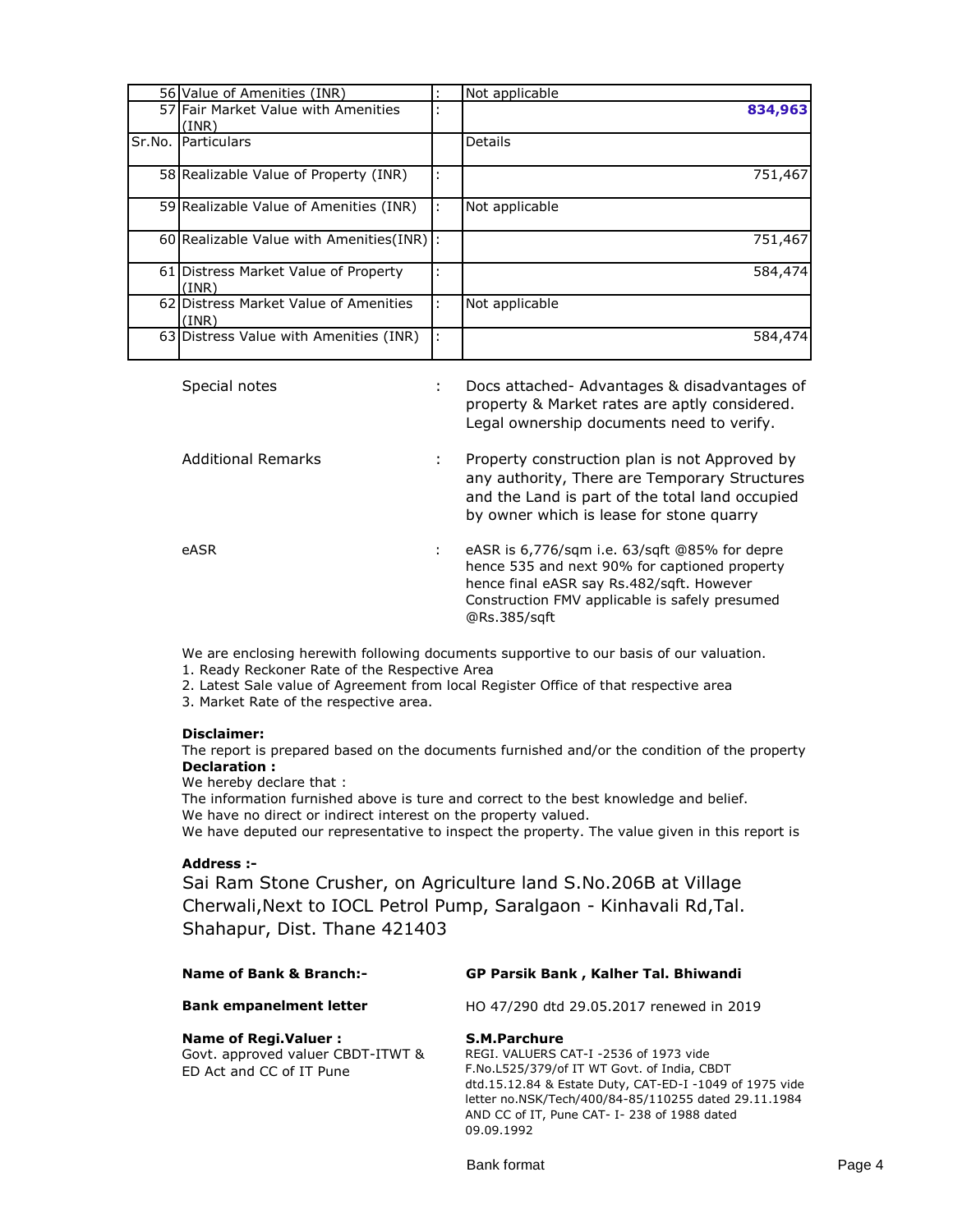# **Other details**

|    | 64 Owner/s Contact No.:-                                                    |    | 99607 41999                                    |
|----|-----------------------------------------------------------------------------|----|------------------------------------------------|
| 65 | $City/place$ :                                                              |    | vil. Cherwali                                  |
| 66 | Taluka :                                                                    |    | Shahapur                                       |
| 67 | District:                                                                   |    | Thane                                          |
|    |                                                                             |    |                                                |
|    | 68 Overall opinion about property (                                         |    | mortgageability, Location, access, resale      |
|    | mortgageability, Location, access,                                          |    | possibilities are good                         |
|    | resale possibilities etc)                                                   |    |                                                |
|    | 69 Other specific property                                                  |    | Crusher stone & allied machinery & vehicle etc |
|    | 70 Is the property is under joint                                           | ÷  | Single ownership                               |
|    | ownership, or co-ownership, share of                                        |    |                                                |
|    | each such owner, shares in                                                  |    |                                                |
|    | ownership                                                                   |    |                                                |
|    | 71 Property Documents                                                       |    | seen                                           |
|    | 72 7-12 & 8A extracts                                                       |    | seen                                           |
|    | 73 Property card                                                            |    | Not applicable                                 |
|    | 74 Index II sheet                                                           |    | not produced to me                             |
|    | 75 Whether in Metrocity/                                                    | ÷  | Rural area                                     |
|    | MC/Muni/GP/Rural area                                                       |    |                                                |
|    | 76 N.A./Aakhiv Patrika/ CTS record                                          |    | not produced to me                             |
|    | 77 The property situated in                                                 | ×, | vil. Cherwali                                  |
|    | 78 Road & frontage / Corner plot etc                                        | ÷  | approachable road available                    |
|    |                                                                             |    |                                                |
|    | 79 Level of plot/land                                                       |    | uneven                                         |
|    | 80 Shape of plot/land                                                       |    | trapezoidal                                    |
|    | 81 GPS Coordinates-North                                                    |    | 19d 22min 08.77sec                             |
|    | 82 GPS Coordinates-East                                                     |    | 73d 29min 11.67sec                             |
|    | 83 MSL in ft                                                                |    | 288                                            |
|    | 84 Land ceiling restrictions if any                                         |    | Not applicable                                 |
|    | 85 Other difficulties if any (Earthquake/                                   |    | No.                                            |
|    | Flood/ Threat to property)                                                  |    |                                                |
|    | 86 Classification of locality-                                              |    | Rural area                                     |
|    | 87 Means and proximity to surface                                           | ÷. | approachable road available                    |
|    | communications                                                              |    |                                                |
|    | 88 Development around                                                       |    | Good development in proximity                  |
|    | 89 E/W ft                                                                   |    |                                                |
|    | 90 S/N ft                                                                   |    |                                                |
|    | 91 Area sqft                                                                |    |                                                |
|    | 92 Area sqm                                                                 |    |                                                |
|    | 93 Net area of plot at GF                                                   |    |                                                |
|    | 94 It is free-hold or lease-hold                                            |    | Free hold                                      |
|    | 95 Dates of commencement/                                                   |    | Not applicable                                 |
|    | termination of lease & terms of                                             |    |                                                |
|    | renewal & other details                                                     |    |                                                |
|    | 96 Is there any restrictive covenant                                        |    | No                                             |
|    | 97 Are there any agreements of                                              | ł. | <b>No</b>                                      |
|    | easement? If so, attach copies                                              |    |                                                |
|    | 98 Does the land fall in TP/DP area<br>99 Contribution to CTS or applicable |    | No<br>Not applicable                           |
|    | taxes                                                                       |    |                                                |
|    | 100 Has the whole or part of the land                                       | ł. | No                                             |
|    | notified for acquisition by Govt. etc                                       |    |                                                |
|    |                                                                             |    |                                                |
|    | 101 Attach a dimensioned Site Plan                                          |    | not produced to me                             |
|    | 102 Give sale instances -name-adr-                                          | ÷  | Please see market rate details appended h/w    |
|    | regn.no.-date-area-sale price-rate as                                       |    |                                                |
|    | on cur. Date or av. Market rate                                             |    |                                                |
|    | 103 Original cost of property-Purchase                                      | ÷  | not produced to me                             |
|    | value                                                                       |    |                                                |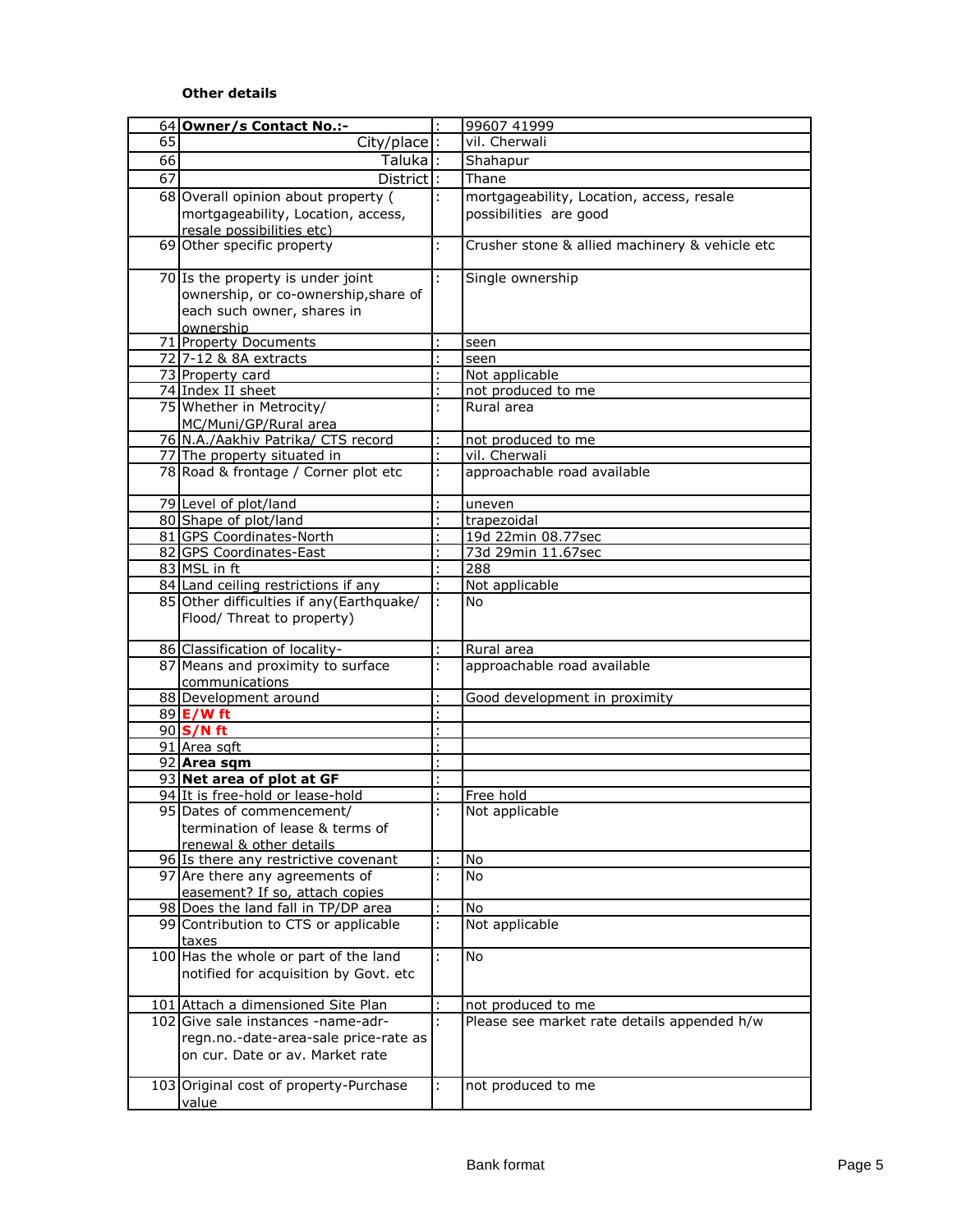| 104 Land rate as per registree             |    | Not applicable                                  |
|--------------------------------------------|----|-------------------------------------------------|
| documents per sqm                          |    |                                                 |
| 105 Fair market Land value                 |    | 23,080,200                                      |
| 106 Ratio for Reasonable Fair market       | ł. | Not applicable                                  |
| appreciation due to spl advantages         |    |                                                 |
|                                            |    |                                                 |
| 107 Reasonable Fair market considering     | ÷  | 23,080,200                                      |
| appreciation                               |    |                                                 |
| 108 Ratio for Reasonable Fair market       | ł. | Not applicable                                  |
| reduction due to spl disadvantages         |    |                                                 |
|                                            |    |                                                 |
| 109 Reasonable Fair market considering     |    | 23,080,200                                      |
| reduction                                  |    |                                                 |
| 110 Realisable value of land               |    | 20,772,180                                      |
| 111 Distress sale/force/Auction value      |    | 16,156,140                                      |
| 112 Reasonable Fair market value of land : |    | 23,080,200                                      |
|                                            |    |                                                 |
| 113 Improvements/building:                 |    |                                                 |
| 114 Building permission                    |    | not produced to me                              |
| 115 Sanctioned plan copy                   |    | -do-                                            |
| 116 Commencement Certificate               |    | -do-                                            |
| 117 Occupancy certificate                  |    | $-do-$                                          |
| 118 No. of floor                           |    | GF only                                         |
| 119 Height of each floor in mtr            |    | $2.85$ to $3.6$                                 |
| 120 No. of Rooms                           |    | 4                                               |
| 121 Type of structure / Building           |    | Temporary tin structure                         |
| 122 Foundation                             |    | Load bearing type                               |
| 123 Walls                                  |    | Tin walls                                       |
| 124 Plaster                                |    | Not applicable                                  |
| 125 Openings                               |    | MS rolling shutters and tin doors               |
| 126 Flooring                               |    | Rough shahabad paving and cc coba etc           |
| 127 Roofing                                |    | Tin roofing                                     |
| 128 Coloring                               |    | Not applicable                                  |
| 129 WS, Sani, Ele., Lift etc               |    | Not applicable                                  |
| 130 Furniture & fixtures                   |    | Not applicable                                  |
| 131 Decorative items                       |    | Not applicable                                  |
| 132 Class of fitings                       |    | Ordinary                                        |
| 133 Compound wall                          |    | Not applicable                                  |
| 134 Underground sumps-capacity etc         |    | Not applicable                                  |
| 135 Overhead tank.                         |    | Not applicable                                  |
| 136 Pumps-No. and HP                       |    | Not applicable                                  |
| 137 Roads & pavings within compound        |    | approachable road available but paving not done |
| 138 Sewage disposal                        |    | Not properly done but as per old system         |
| 139 Rain harvesting                        |    | Not done                                        |
| 140 Ele. bill p.m.                         |    | not produced to me                              |
| 141 If lift is installed                   |    | Not installed                                   |
| 142 Bore well with pump etc                |    |                                                 |
| 143 building owner occupied or on rental   | ł, | Owner occupied                                  |
| basis                                      |    |                                                 |
| 144 If rental terms of rent etc            | ŧ. | Not applicable                                  |
| 145 Has the standard rent fixed? How       | ł. | Not applicable                                  |
| much p.m.                                  |    |                                                 |
| 146 Is any dispute between landlord and    | Ŀ. | Not applicable                                  |
| tenant pending in court                    |    |                                                 |
| 147 Other details                          |    | Not applicable                                  |
| 148 Extra details                          |    | Machinery valuation also added                  |
| 149 Property tax p.a.                      |    | not produced to me                              |
| 150 Is the building insured? Premium       | ł. | Not produced to me                              |
| p.a.                                       |    |                                                 |
| 151 Insurance Co. & Policy No.             |    | Not produced to me                              |
| 152 Insured value of building              |    | Not produced to me                              |
| 153 FSI used/ permissible                  |    | within permissible limits                       |
| <u>154 COST OF CONSTRUCTION :-</u>         |    |                                                 |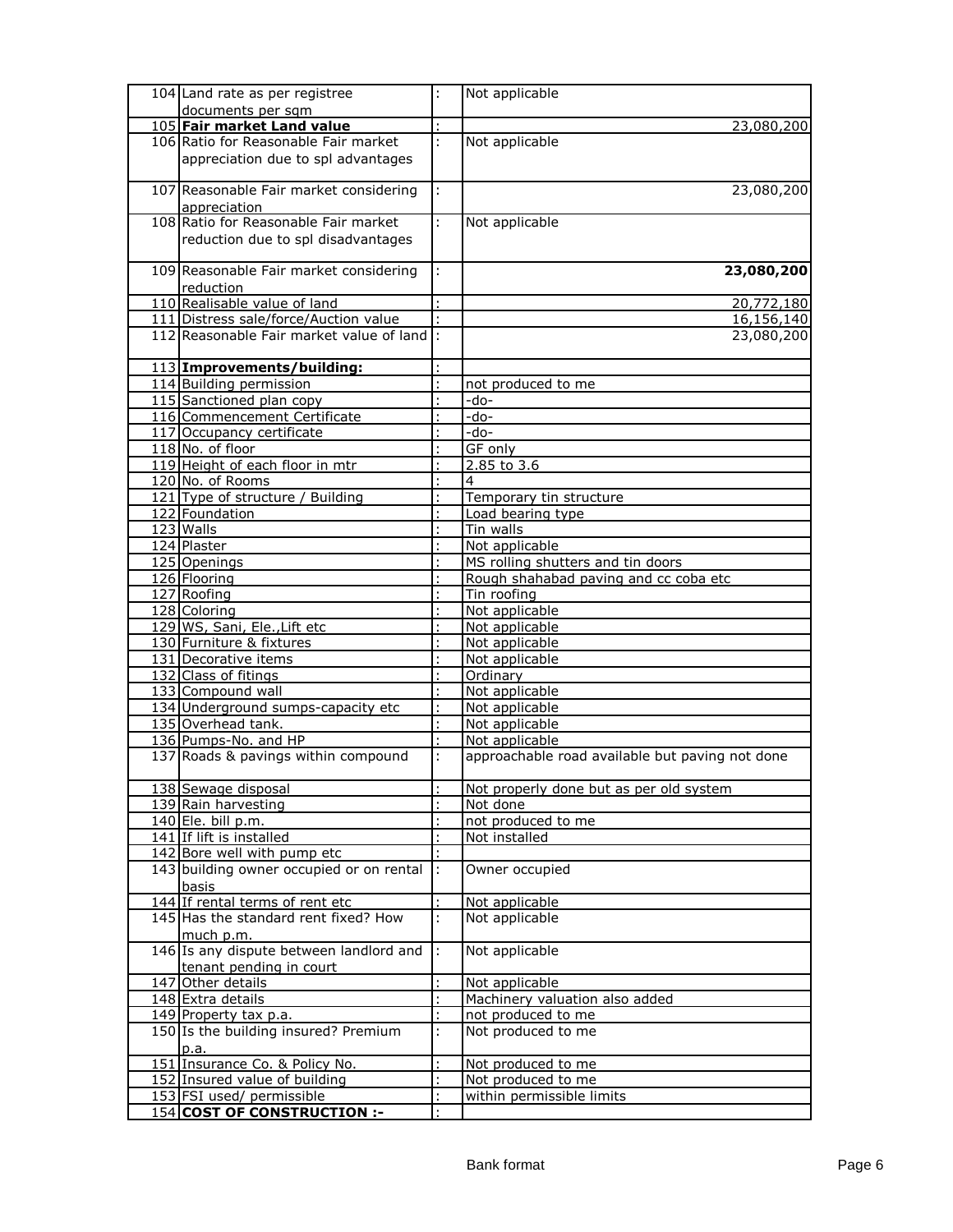|     | 155 Muni. Permission - Month & Year of<br>commencement of construction            |    | Not taken                                                                                    |
|-----|-----------------------------------------------------------------------------------|----|----------------------------------------------------------------------------------------------|
|     | 156 Month & Year of completion of<br>construction-Occupancy certificate           | ÷  | -do-                                                                                         |
|     | 157 Method of construction- Furnish<br>details                                    |    | Departmentally by owner                                                                      |
|     | 158 Condition of property- well<br>maintained /ordinary /not in good<br>condition | ÷. | well maintained                                                                              |
|     | 159 Quality of construction                                                       |    | Ordinary                                                                                     |
|     | 160 PWDSR considered for Yr                                                       |    | Not applicable                                                                               |
|     | 161 Status of property                                                            |    | Maintained good                                                                              |
|     | 162 Deviation from sanctioned plan                                                |    | Not applicable                                                                               |
|     | 163 Life of bldg in Yrs                                                           |    | 55                                                                                           |
|     | 164 Age of bldg in Yrs                                                            |    | $\overline{8}$                                                                               |
|     | 165 Depreciation in % Refer Mitra                                                 | ł. | 85% as specified by eASR norms and further to                                                |
|     | Handbook page 668 or 689                                                          |    | apply 90% of cost                                                                            |
| 166 | Machinery value as on date of:<br>valuation (as per cost sheet<br>attached)       |    | 3,658,309                                                                                    |
| 167 | <b>Govt value of property Rs.:-  :</b>                                            |    | 54,778,147                                                                                   |
| 168 | Fair market value property Rs.:- :                                                |    | 28,073,472                                                                                   |
| 169 | Realisable value property Rs.:- :                                                 |    | 25,266,125                                                                                   |
| 170 | Distressed Sale value property:                                                   |    | 19,651,431                                                                                   |
|     | <b>Rs.:-</b>                                                                      |    |                                                                                              |
|     | 171 Special notes                                                                 | ÷  | This valuation report is subject to Legal check of all<br>documents/papers as per bank norms |
|     | 172 Remarks                                                                       | t, | Valuation is done consideering land in S.No.206B<br>only                                     |